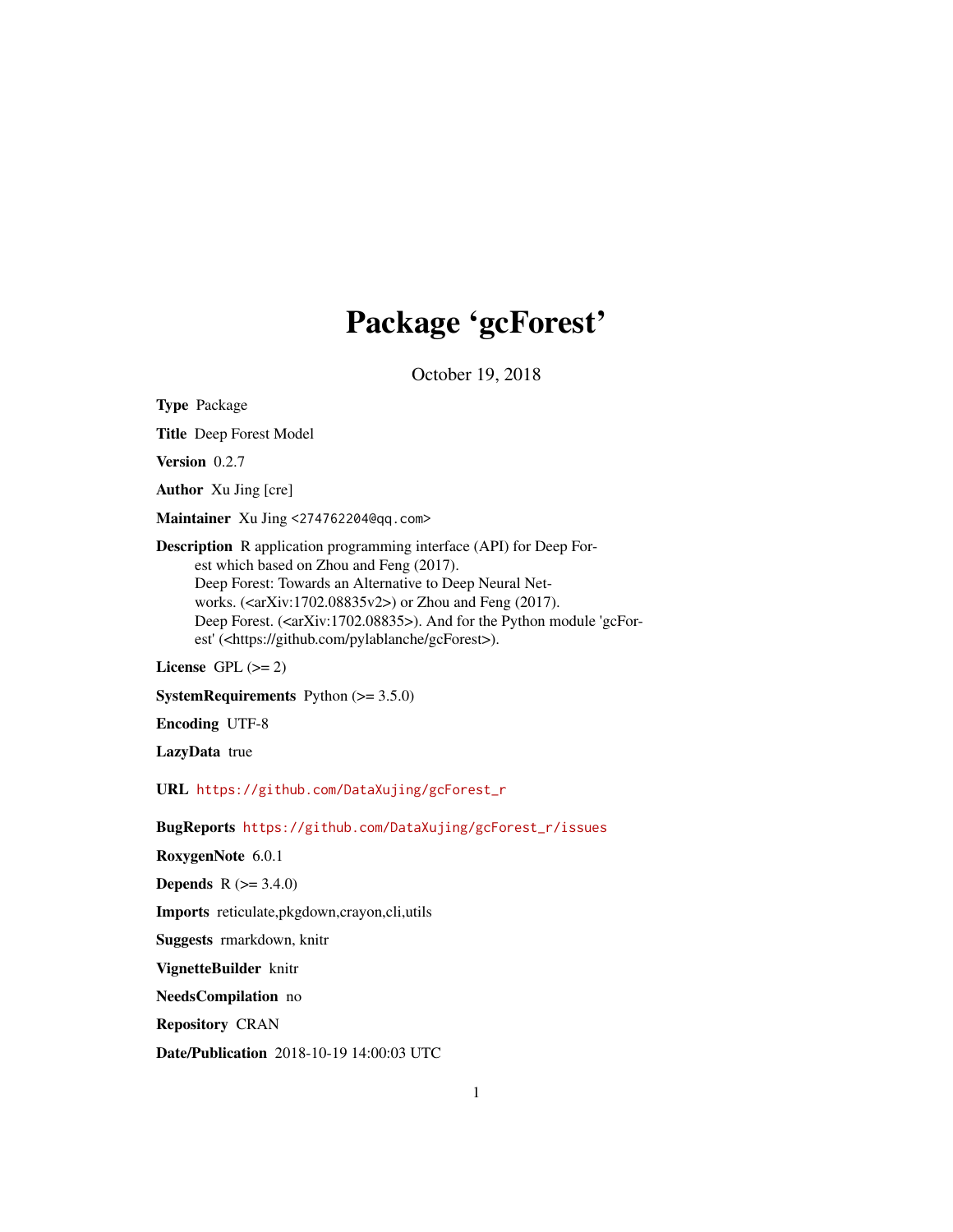### <span id="page-1-0"></span>R topics documented:

| Index |                                                                                                                    |  |
|-------|--------------------------------------------------------------------------------------------------------------------|--|
|       |                                                                                                                    |  |
|       | model save $\dots \dots \dots \dots \dots \dots \dots \dots \dots \dots \dots \dots \dots \dots \dots \dots \dots$ |  |
|       |                                                                                                                    |  |
|       |                                                                                                                    |  |
|       |                                                                                                                    |  |
|       |                                                                                                                    |  |

gcForest-package *gcForest-package*

#### Description

R application programming interface (API) for Deep Forest which based on Zhi-hua Zhou and Ji Feng. Deep Forest: Towards an Alternative to Deep Neural Networks. In IJCAI-2017. ([https://](https://arxiv.org/abs/1702.08835v2) [arxiv.org/abs/1702.08835v2](https://arxiv.org/abs/1702.08835v2)) or Zhi-hua Zhou and Ji Feng. Deep Forest. In IJCAI-2017.(<https://arxiv.org/abs/1702.088 and the Python application programming interface (API) ([https://github.com/pylablanche/](https://github.com/pylablanche/gcForest) [gcForest](https://github.com/pylablanche/gcForest))

#### Author(s)

Xu Jing

#### See Also

[1] Zhi-hua Zhou and Ji Feng. Deep Forest: Towards an Alternative to Deep Neural Networks.In IJCAI-2017. (<https://arxiv.org/abs/1702.08835v2>)

[2] Zhi-hua Zhou and Ji Feng. Deep Forest. In IJCAI-2017.([https://arxiv.org/abs/1702.](https://arxiv.org/abs/1702.08835) [08835](https://arxiv.org/abs/1702.08835))

[3] <https://github.com/pylablanche/gcForest>

#### Examples

# ========= Model train=======

```
have_numpy <- reticulate::py_module_available("numpy")
have_sklearn <- reticulate::py_module_available("sklearn")
```

```
if(have_numpy && have_sklearn){
  library(gcForest)
  # req_py()
```
sk <- NULL

```
.onLoad <- function(libname, pkgname) {
```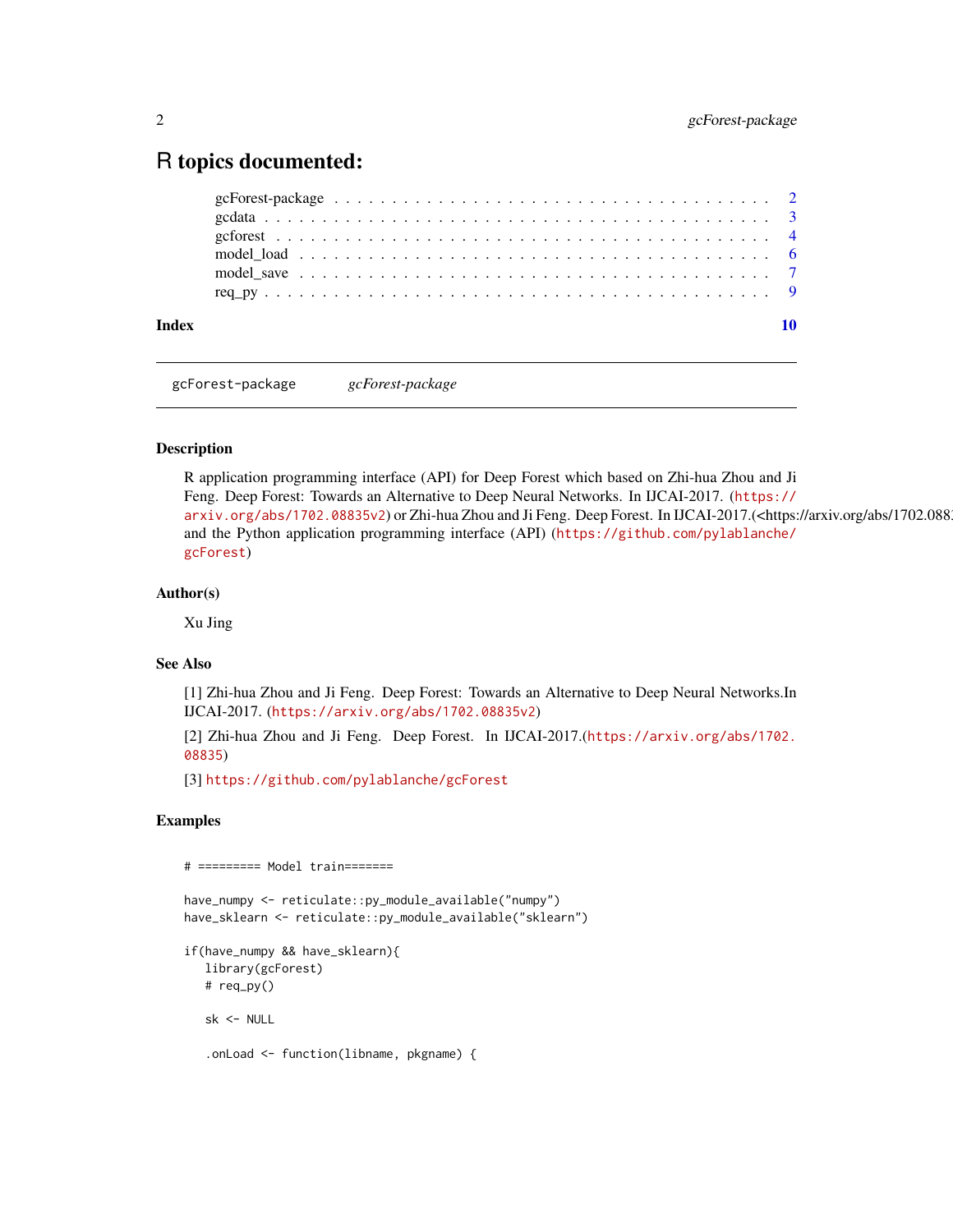```
sk <<- reticulate::import("sklearn", delay_load = TRUE)
  }
  sk <<- reticulate::import("sklearn", delay_load = TRUE)
  train_test_split <- sk$model_selection$train_test_split
  data <- sk$datasets$load_iris
  iris < - data()X = iris$data
  y = iris$target
  data_split = train_test_split(X, y, test_size=0.33)
  X_tr <- data_split[[1]]
  X_te <- data_split[[2]]
  y_tr <- data_split[[3]]
  y_te <- data_split[[4]]
  gcforest_m <- gcforest(shape_1X=4L, window=2L, tolerance=0.0)
  gcforest_m$fit(X_tr, y_tr)
  gcf_model <- model_save(gcforest_m,'gcforest_model.model')
  gcf <- model_load('gcforest_model.model')
  gcf$predict(X_te)
  # learn more from gcForest package tutorial
  utils::vignette('gcForest-docs')
}else{
  print('You should have the Python testing environment!')
```
}

#### gcdata *R Data Transform to Python Data*

#### Description

A function to tansform R data structure to Python data structure, which based on the reticulate package.

#### Usage

gcdata(x)

#### **Arguments**

x The R project like data.frame,vector, array etc..

#### Author(s)

Xu Jing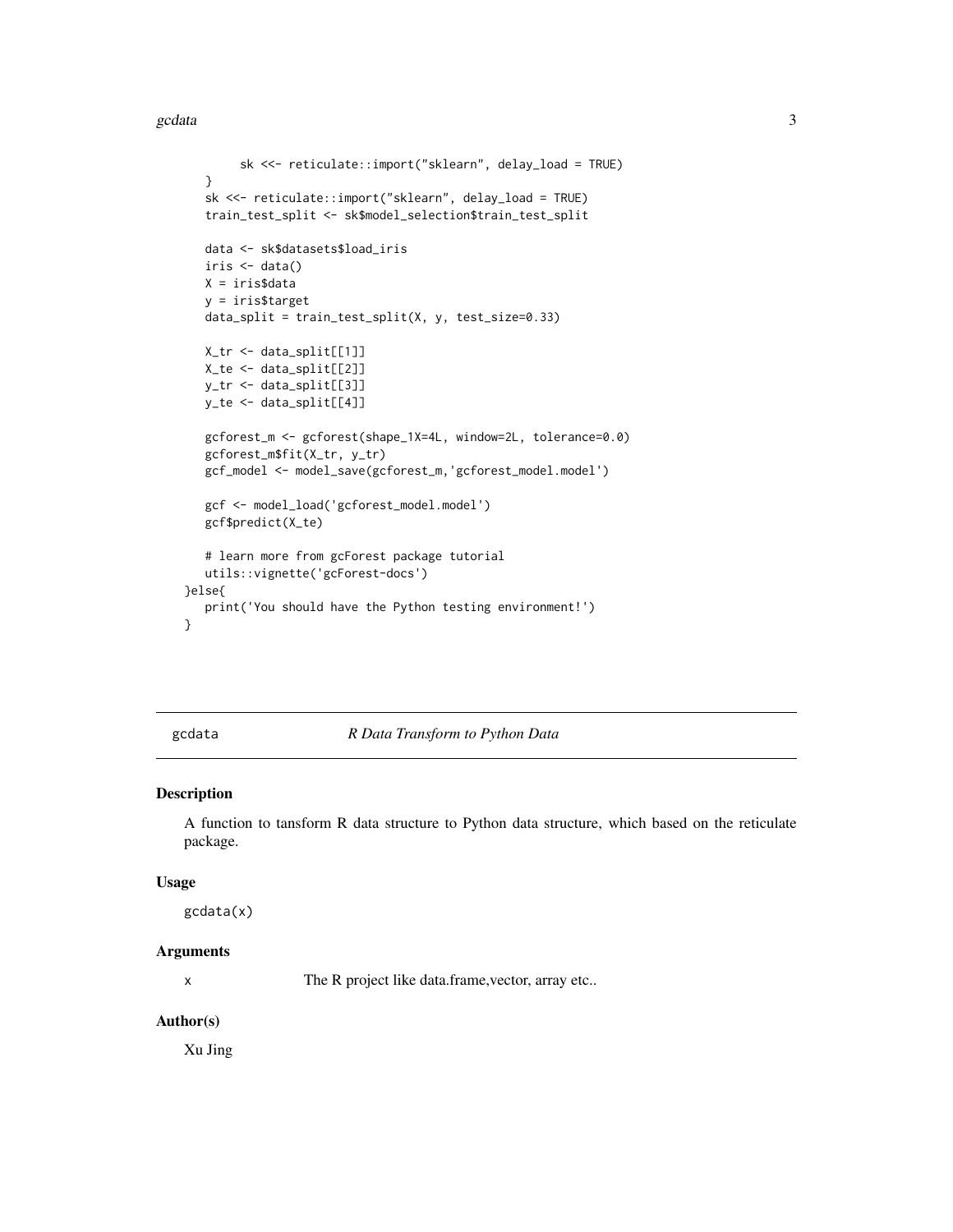#### Examples

```
have_numpy <- reticulate::py_module_available("numpy")
have_sklearn <- reticulate::py_module_available("sklearn")
if(have_numpy && have_sklearn){
   library(gcForest)
    req_py()
    r_dat <- data.frame('x1'=c(1L,2L,3L),'x2'=c(2L,3L,4L))
    py_dat <- gcdata(r_dat)
   class(py_dat)
   r_vec <- c('a','b','c')
   py_vec <- gcdata(r_vec)
    class(py_vec)
}else{
   print('You should have the Python testing environment!')
}
```
<span id="page-3-1"></span>

#### gcforest *R for Deep Forest Model (gcForest)*

#### Description

gcforest() base on a Python Deep Forest application programming interface (API). Reference [https:](https://github.com/pylablanche/gcForest) [//github.com/pylablanche/gcForest](https://github.com/pylablanche/gcForest).

#### Usage

```
gcforest(shape_1X=NA, n_mgsRFtree=30L, window=NA, stride=1L,
    cascade_test_size=0.2, n_cascadeRF=2L, n_cascadeRFtree=101L,
    cascade_layer=Inf,min_samples_mgs=0.1, min_samples_cascade=0.05,
    tolerance=0.0)
```
#### Arguments

| $shape_1X$  | int or tuple list or np.array (default=None)Shape of a single sample element<br>[n_lines, n_cols]. Required when calling mg_scanning! For sequence data a sin-<br>gle int can be given. |
|-------------|-----------------------------------------------------------------------------------------------------------------------------------------------------------------------------------------|
| n_mgsRFtree | int (default=30) Number of trees in a Random Forest during Multi Grain Scan-<br>ning.                                                                                                   |
| window      | int (default=None) List of window sizes to use during Multi Grain Scanning. If<br>'None' no slicing will be done.                                                                       |
| stride      | int (default=1)Step used when slicing the data.                                                                                                                                         |

<span id="page-3-0"></span>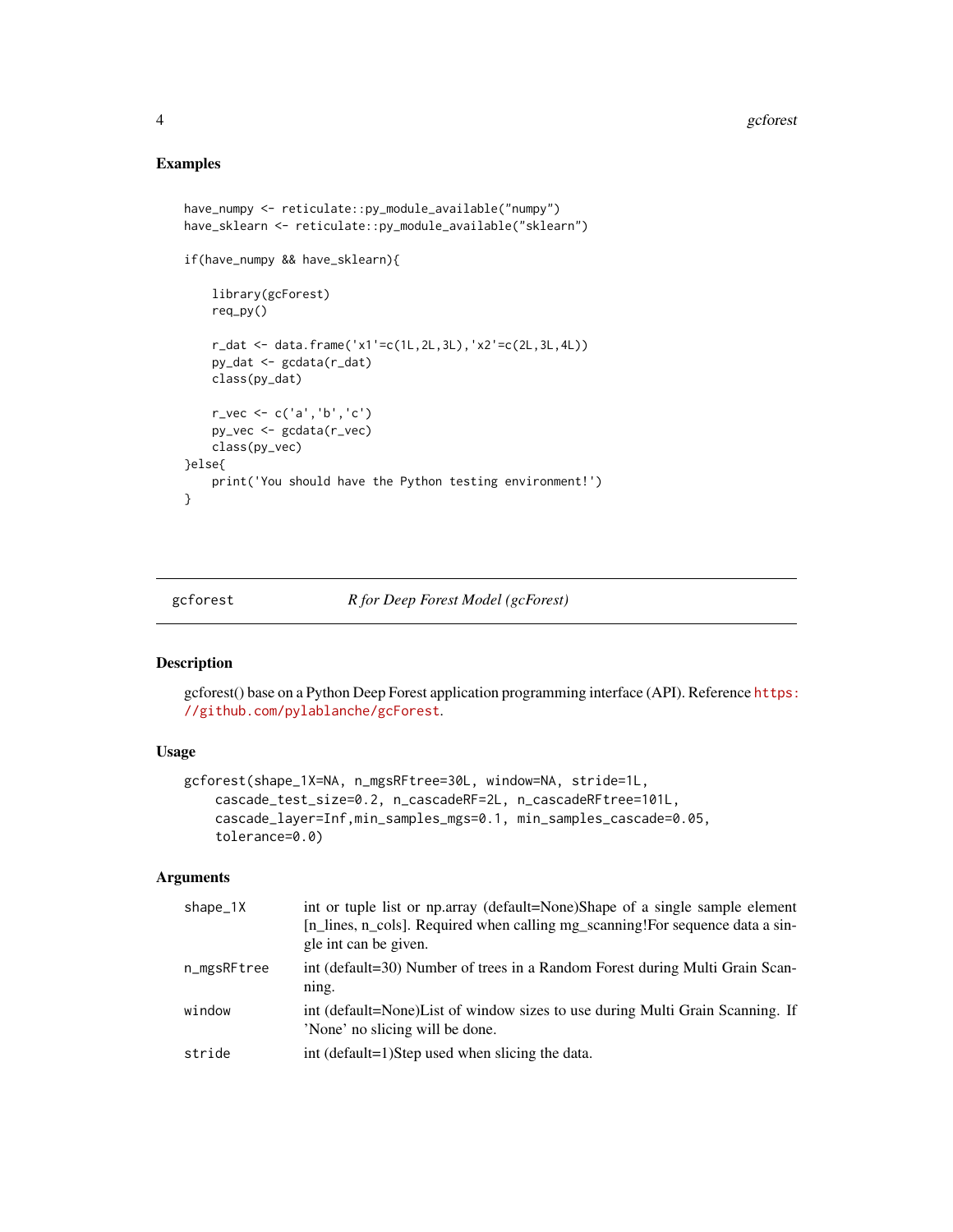#### gcforest 5

| cascade_test_size   |                                                                                                                                                                                                                                                                             |  |  |  |
|---------------------|-----------------------------------------------------------------------------------------------------------------------------------------------------------------------------------------------------------------------------------------------------------------------------|--|--|--|
|                     | float or int (default=0.2) Split fraction or absolute number for cascade training<br>set splitting.                                                                                                                                                                         |  |  |  |
| n_cascadeRF         | int (default=2)Number of Random Forests in a cascade layer. For each pseudo<br>Random Forest a complete Random Forest is created, hence the total numbe of<br>Random Forests in a layer will be 2 <sup>*</sup> n_cascadeRF.                                                 |  |  |  |
| n_cascadeRFtree     |                                                                                                                                                                                                                                                                             |  |  |  |
|                     | int (default=101) Number of trees in a single Random Forest in a cascade layer.                                                                                                                                                                                             |  |  |  |
| cascade_layer       | int (default=np.inf) mMximum number of cascade layers allowed. Useful to<br>limit the contruction of the cascade.                                                                                                                                                           |  |  |  |
| min_samples_mgs     |                                                                                                                                                                                                                                                                             |  |  |  |
|                     | float or int (default=0.1) Minimum number of samples in a node to perform a<br>split during the training of Multi-Grain Scanning Random Forest. If int num-<br>ber_of_samples = int. If float, min_samples represents the fraction of the initial<br>n_samples to consider. |  |  |  |
| min_samples_cascade |                                                                                                                                                                                                                                                                             |  |  |  |
|                     | float or int (default=0.1) Minimum number of samples in a node to perform a<br>split during the training of Cascade Random Forest. If int number_of_samples<br>$=$ int. If float, min_samples represents the fraction of the initial n_samples to<br>consider.              |  |  |  |
| tolerance           | float (default=0.0) Accuracy tolerance for the casacade growth. If the improve-<br>ment in accuracy is not better than the tolerance the construction is stopped.                                                                                                           |  |  |  |

#### Details

gcForest provides several important function interfaces, just like the style of Python sklearn.

- 1.  $fit(X, y)$  Training the gcForest on input data X and associated target y;
- 2. **predict(X)** Predict the class of unknown samples  $X$ ;
- 3. **predict\_proba(X)** Predict the class probabilities of unknown samples  $X$ ;
- 4. mg\_scanning(X, y=None) Performs a Multi Grain Scanning on input data;
- 5. window\_slicing\_pred\_prob(X, window, shape\_1X, y=None) Performs a window slicing of the input data and send them through Random Forests. If target values 'y' are provided sliced data are then used to train the Random Forests;
- 6. cascade\_forest(X, y=None) Perform (or train if 'y' is not None) a cascade forest estimator;

#### Author(s)

Xu Jing

#### Examples

```
have_numpy <- reticulate::py_module_available("numpy")
have_sklearn <- reticulate::py_module_available("sklearn")
```
if(have\_numpy && have\_sklearn){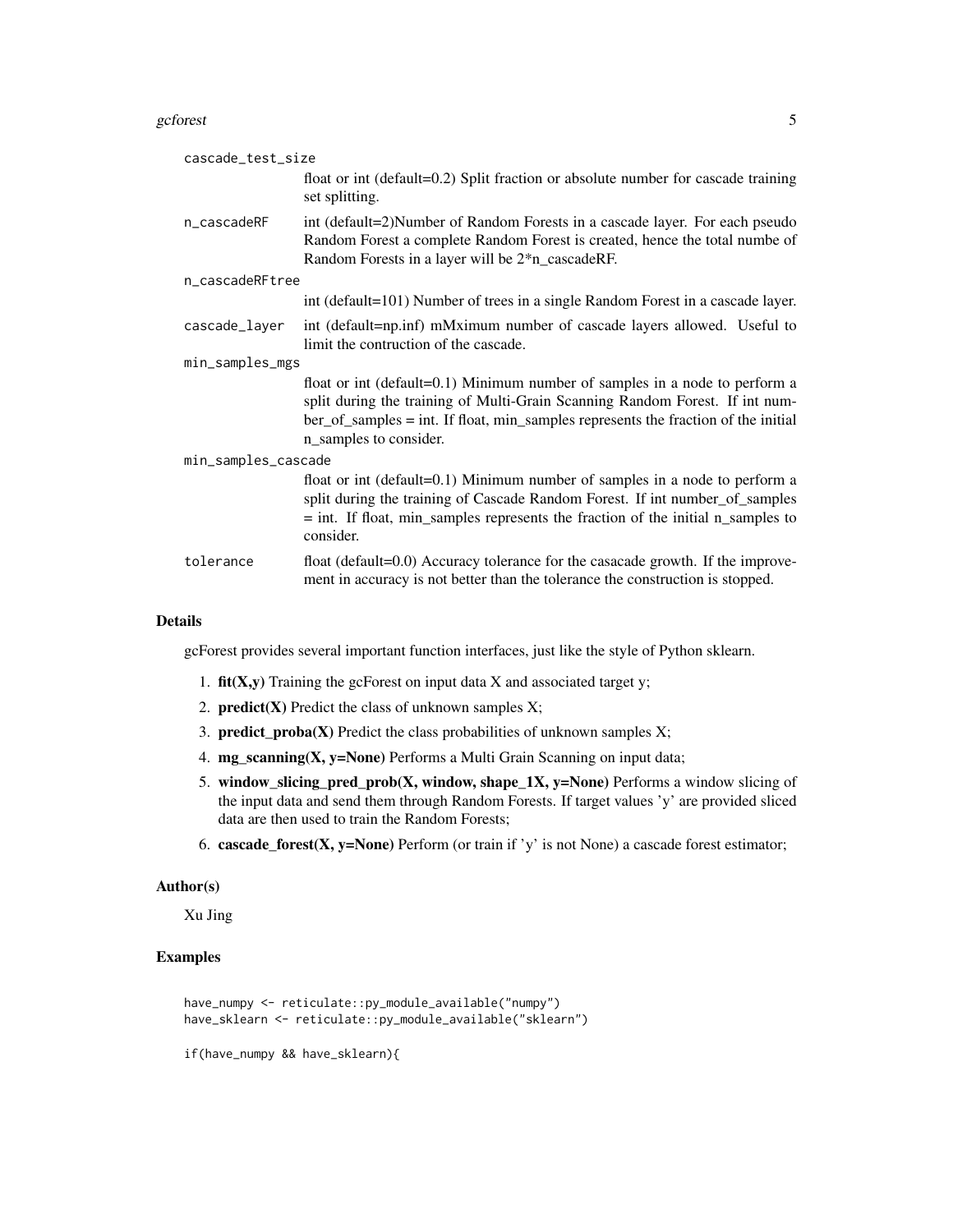```
library(gcForest)
    req_py()
    sk <- NULL
    .onLoad <- function(libname, pkgname) {
       sk <<- reticulate::import("sklearn", delay_load = TRUE)
     }
    sk <<- reticulate::import("sklearn", delay_load = TRUE)
    train_test_split <- sk$model_selection$train_test_split
    data <- sk$datasets$load_iris
    iris < - data()X = iris$data
   y = iris$target
   data_split = train_test_split(X, y, test_size=0.33)
   X_tr <- data_split[[1]]
   X_te <- data_split[[2]]
   y_tr <- data_split[[3]]
   y_te <- data_split[[4]]
   gcforest_m <- gcforest(shape_1X=4L, window=2L, tolerance=0.0)
   gcforest_m$fit(X_tr, y_tr)
   pred_X = gcforest_m$predict(X_te)
   print(pred_X)
}else{
   print('You should have the Python testing environment!')
```
<span id="page-5-1"></span>

}

model\_load *gcForest Model Persistence Function*

#### Description

It is a sklearn APIs to save your training model, and load it to predict, now you can use R to callback. see also [model\\_save](#page-6-1)

#### Usage

```
model_load(path)
```
#### Arguments

path The path to save model(see also [model\\_save](#page-6-1).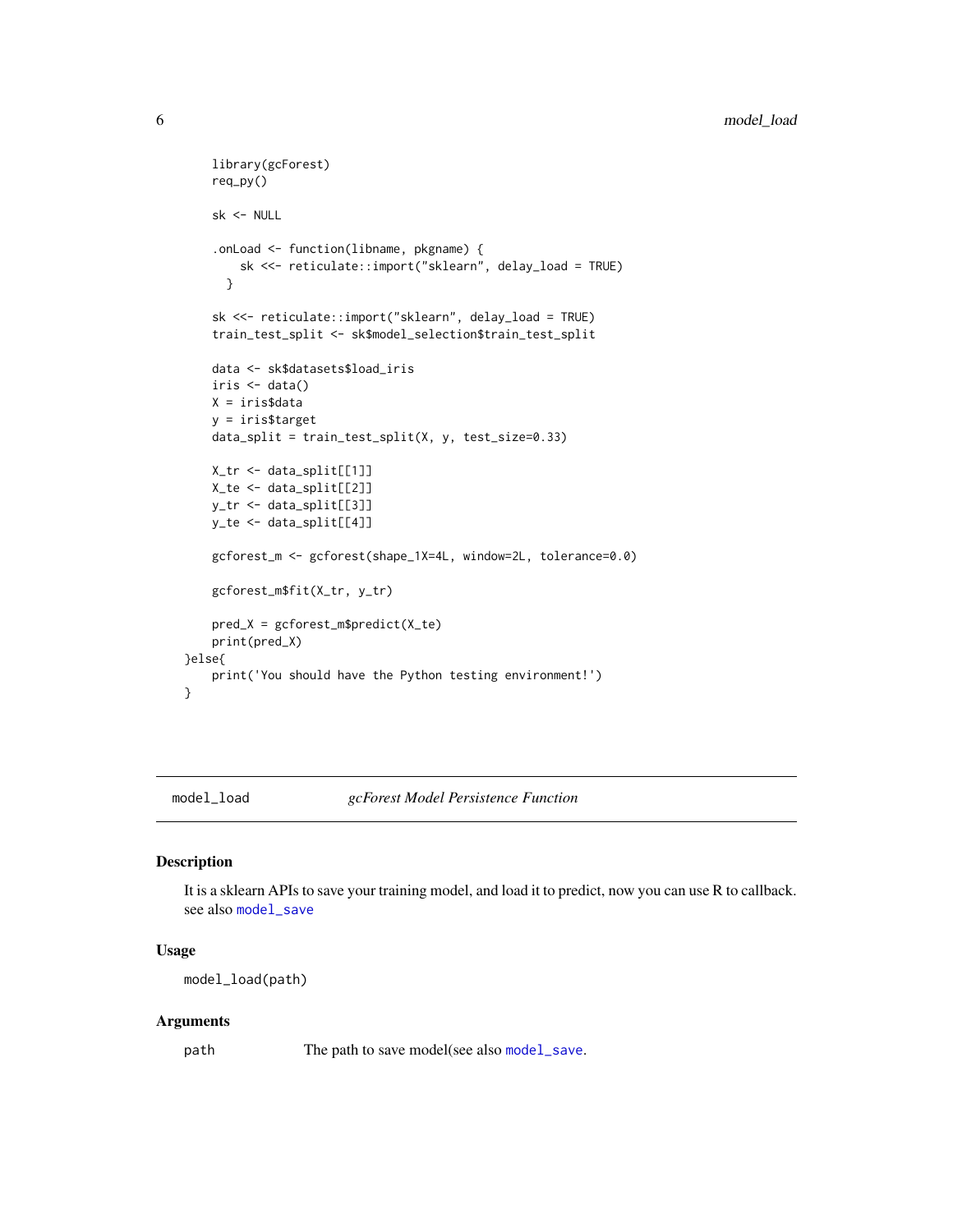#### <span id="page-6-0"></span>model\_save 7

#### Author(s)

Xu Jing

#### Examples

```
have_numpy <- reticulate::py_module_available("numpy")
have_sklearn <- reticulate::py_module_available("sklearn")
if(have_numpy && have_sklearn){
   library(gcForest)
   req_py()
   sk <- NULL
    .onLoad <- function(libname, pkgname) {
       sk <<- reticulate::import("sklearn", delay_load = TRUE)
     }
    sk <<- reticulate::import("sklearn", delay_load = TRUE)
    train_test_split <- sk$model_selection$train_test_split
   data <- sk$datasets$load_iris
   iris < - data()X = iris$data
   y = iris$target
   data_split = train_test_split(X, y, test_size=0.33)
   X_tr <- data_split[[1]]
   X_te <- data_split[[2]]
   y_tr <- data_split[[3]]
   y_te <- data_split[[4]]
   gcforest_m <- gcforest(shape_1X=4L, window=2L, tolerance=0.0)
   gcforest_m$fit(X_tr, y_tr)
   gcf_model <- model_save(gcforest_m,'gcforest_model.model')
   gcf <- model_load('gcforest_model.model')
   gcf$predict(X_te)
}else{
   print('You should have the Python testing environment!')
}
```
<span id="page-6-1"></span>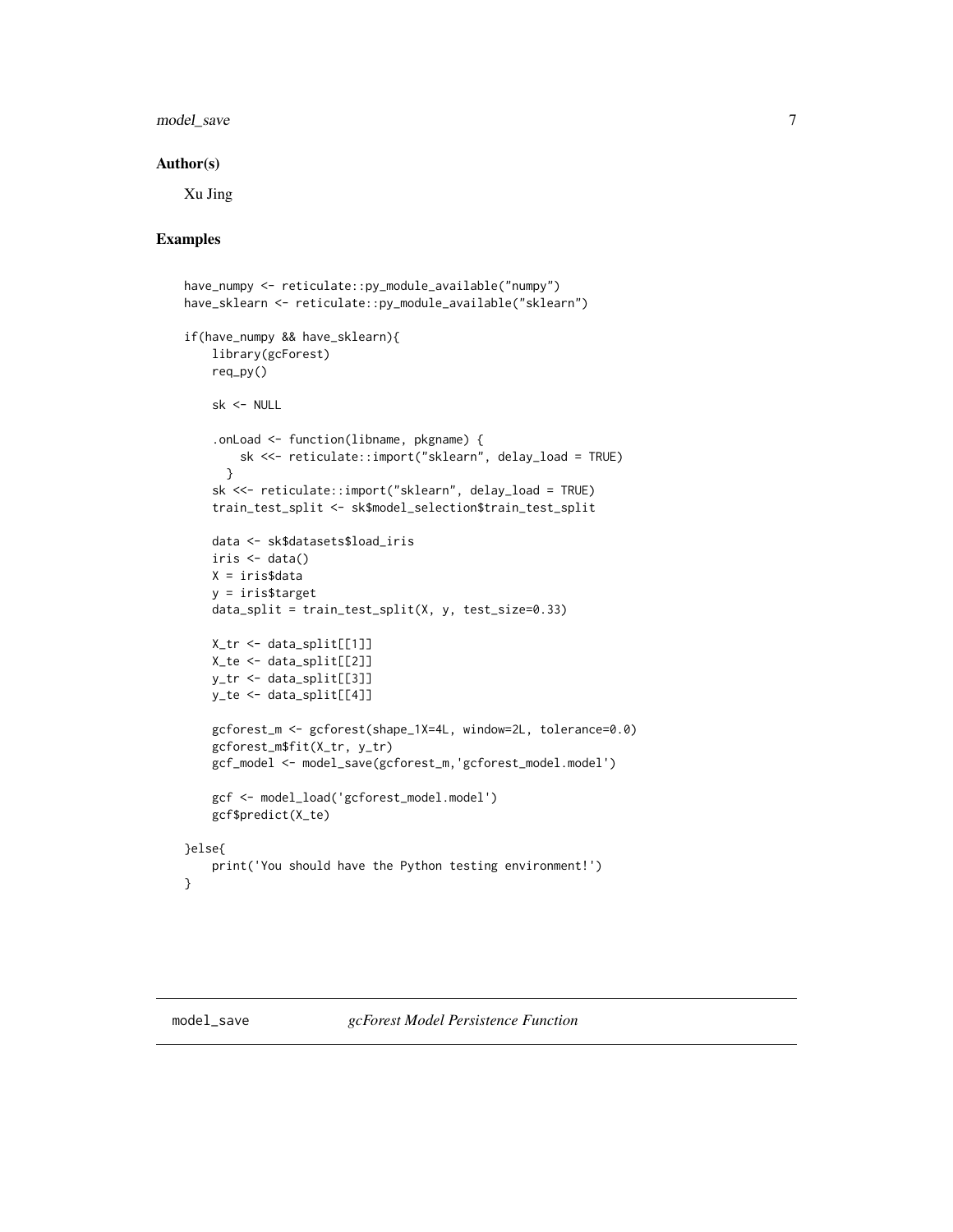#### <span id="page-7-0"></span>Description

It is a sklearn APIs to save your training model, and load it to predict, now you can use R to callback. see also [model\\_load](#page-5-1)

#### Usage

```
model_save(model,path)
```
#### **Arguments**

| model | The train model, like geforest (see also geforest). |
|-------|-----------------------------------------------------|
| path  | The path to save model.                             |

#### Author(s)

Xu Jing

#### Examples

```
have_numpy <- reticulate::py_module_available("numpy")
have_sklearn <- reticulate::py_module_available("sklearn")
if(have_numpy && have_sklearn){
   library(gcForest)
   req_py()
    sk <- NULL
    .onLoad <- function(libname, pkgname) {
        sk <<- reticulate::import("sklearn", delay_load = TRUE)
     }
    sk <<- reticulate::import("sklearn", delay_load = TRUE)
    train_test_split <- sk$model_selection$train_test_split
    data <- sk$datasets$load_iris
    iris <- data()
   X = iris$data
   y = iris$target
    data_split = train_test_split(X, y, test_size=0.33)X_tr <- data_split[[1]]
   X_te <- data_split[[2]]
   y_tr <- data_split[[3]]
   y_te <- data_split[[4]]
    gcforest_m <- gcforest(shape_1X=4L, window=2L, tolerance=0.0)
    gcforest_m$fit(X_tr, y_tr)
   gcf_model <- model_save(gcforest_m,'gcforest_model.model')
    gcf <- model_load('gcforest_model.model')
```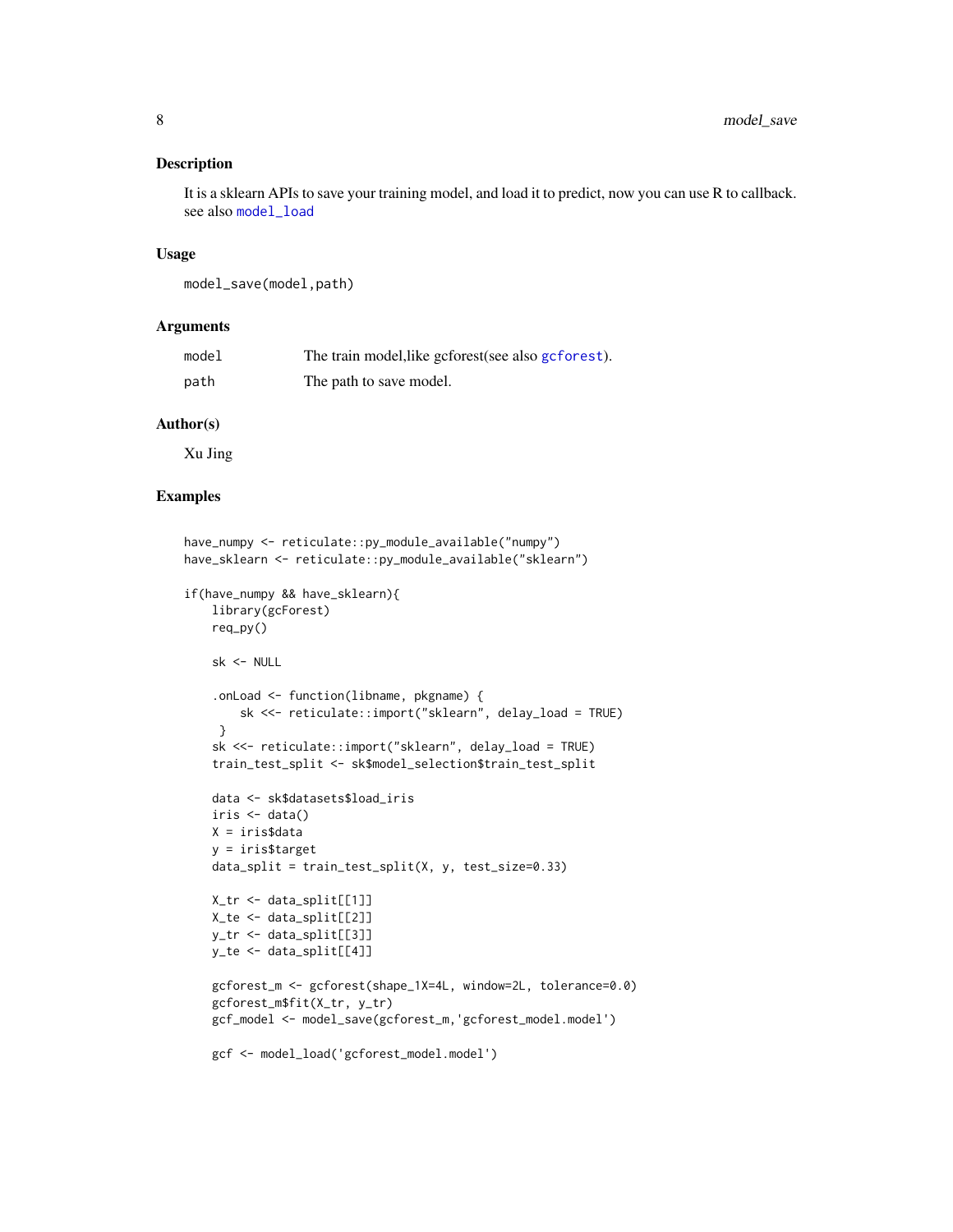#### <span id="page-8-0"></span>req\_py 9

```
gcf$predict(X_te)
}else{
   print('You should have the Python testing environment!')
}
```
req\_py *Detect Python Module*

#### Description

A function to detect Python module.

#### Usage

req\_py()

#### Author(s)

Xu Jing